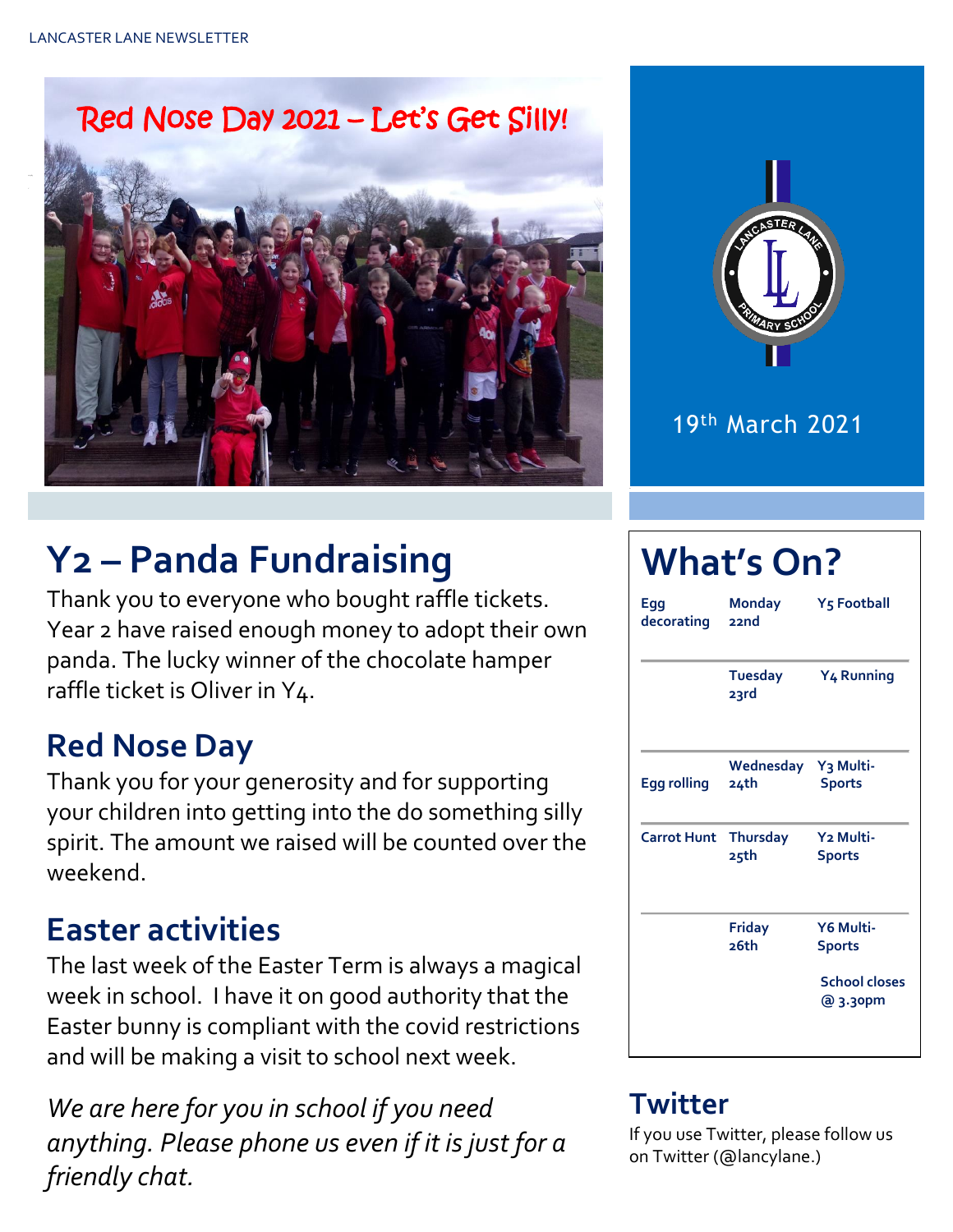## **Breakfast Club Stoppers After School Club**

This week at Breakfast Club the children have been designing Red Nose Masks.

#### **Stoppers After School Club**

This week at Stoppers the children have been have fun with Red Nose Day materials.

Did you know that you can book your child into Stoppers or Breakfast Clubs as one offs? Just phone school and send the payment in with your child in a named envelope (Breakfast Club £3.50 and Stoppers £8.10).

#### **Easter Holidays**

School closes at 3.30pm on Friday, 26th March. Stoppers and Y6's extra curricular club will be on as usual. School re-opens on Monday, 12th April.

### **Free Trampoline**

Free to good home - 8ft trampoline about 2 years old and not used much. The green foam has come off two of the poles and it will be cleaned before collected. Collection is from a house near school.

### **Raring2Go**

Raring2Go online magazine gives you ideas to keep your kids entertained at home. [https://magazines.raring2go.co.uk/chorleyandle](https://magazines.raring2go.co.uk/chorleyandleyland/spring) [yland/spring](https://magazines.raring2go.co.uk/chorleyandleyland/spring)

### **And finally ….**.

Stay positive. Better days are on their way.